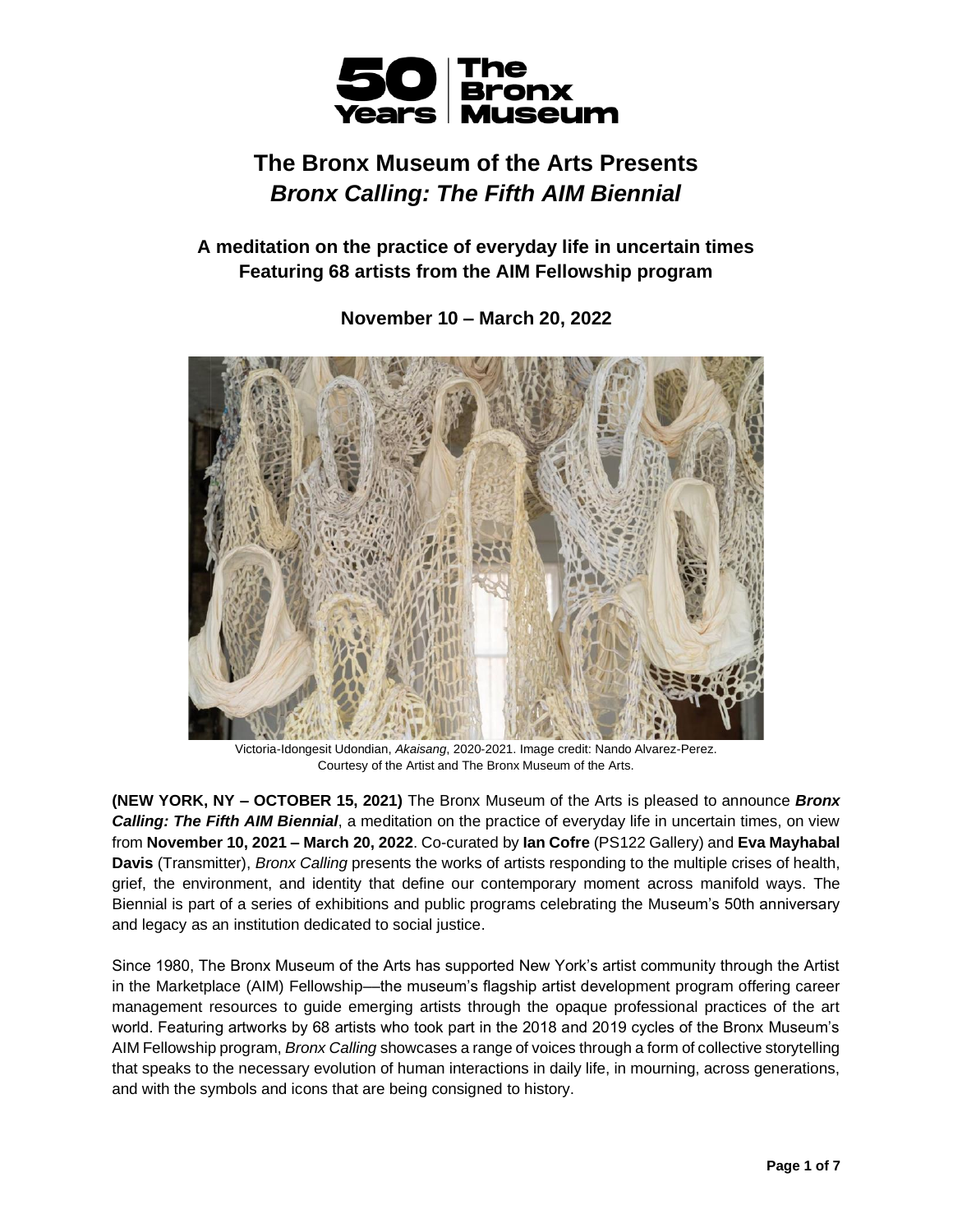

Our world today is being shaped by a profound set of challenges that are fundamentally changing the way we live. Transitional moments in history are typically marked by an identifiable enemy, but what happens when the enemy is invisible, and within us: our own bodies confronting the unknown? As we tentatively reemerge from a global pandemic that has impacted not only our creativity, but our very being, this shared experience continues to infiltrate every aspect of our lives. We can control what is close-at-hand, but the revelation of broader systemic issues underscores the question: how do we care, love, and collectively thrive?

**Klaudio Rodriguez, Executive Director**, comments: "Nurturing emerging artists is part of the core mission of the Bronx Museum. The first AIM Biennial was launched in celebration of the program's 30th Anniversary as a platform for emerging artists. Now celebrating another major milestone, our 50th Anniversary, we continue our legacy as an institution dedicated to supporting and advancing art, social justice, and equal opportunity."

**Ian Cofre, Curator**, comments: "Through the act of collective storytelling, this creative isolation becomes a collective force, and the works in *Bronx Calling* speak in tandem with another, forcing the viewer to consider: what have we learned––about ourselves and each other? How do we move forward from here?"

**Eva Mayhabal Davis, Curator**, comments: "Survival has become primary, and these works represent raw expressions of the vulnerability, solitude, and self-reflection precipitated by the unprecedented conditions of our time. Between being deprived of a public and being awash in the insularity of the virtual world, artists have adapted their way of working. The artist's studio is now at home, in the kitchen, or wherever there is available space. The incubation process gives way to a greater awareness of one's immediate surroundings."



Left: Trever King, *NEVER*, 2021. Right: Yan Cynthia Chen, *HIGH PALATE*, 2019. Courtesy of the Artists and The Bronx Museum of the Arts.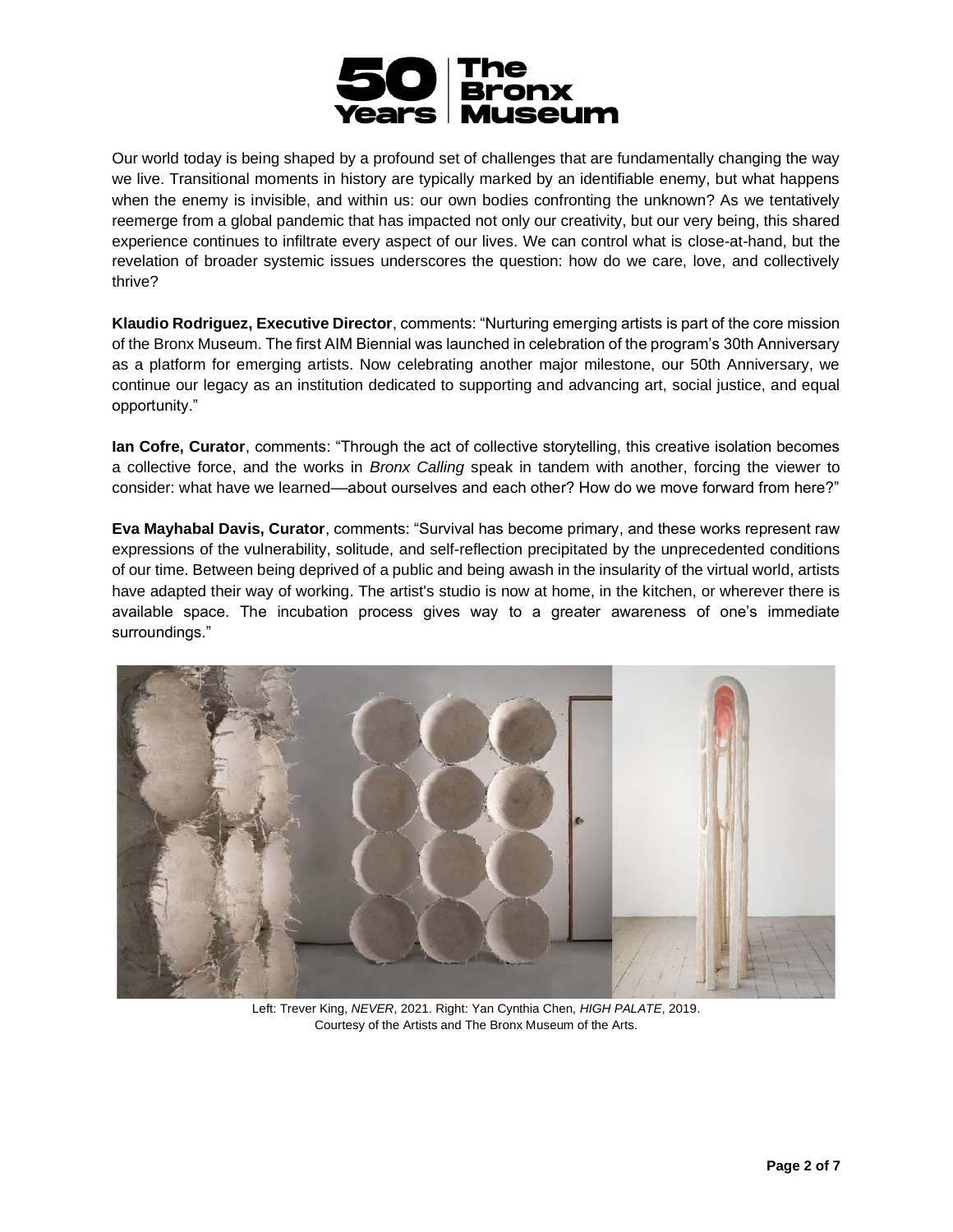

# *ARTIST LIST:*

**Emily Chow Bluck** (b. New York, New York) **Christian Breed** (b. New York, New York) **Keith Burns** (b. New York, New York) **Tiffany Joy Butler** (b. Bronxville, New York) **Ricardo Cabret** (b. San Juan, Puerto Rico) **Gabino Castelan** (b. Puebla, México) **Hon Chen** (b. Bangkok, Thailand) **Yan Cynthia Chen** (b. Fuzhou, China) **Gal Cohen** (b. Tel Aviv, Israel) **Zorica Colic** (b. Belgrade, Serbia) **Mauricio Cortes** (b. Saltillo, Mexico) **Vanezza Cruz** (b. New York, New York) **Isabella Cruz-Chong** (b. Austin, Texas) **Adrien de Monès** (b. Paris, France) **Francisco Donoso** (b. Quito, Ecuador) **Carlos Wilfredo Encarnación** (b. Fajardo, Puerto Rico) **Eliza Evans** (b. Pittsburgh, Pennsylvania) **Daqi Fang** (b. Wuhan, China) **Raphael Fenton-Spaid** (b. Rome, Italy) **Gina Goico** (b. Santo Domingo, Dominican Republic) **Daniel Greenfield-Campoverde** (b. Caracas, Venezuela) **Kris Grey** (b. Cooperstown, New York) **Harley Ngai Grieco** (b. State College, Pennsylvania) **Jennifer Grimyser** (b. Milwaukee, Wisconsin) **Reiko Hamano** (b. Osaka, Japan) **Maggie Hazen** (b. Los Angeles, California) **Emily Henretta** (b. Boston, Massachusetts) **Kim Hoeckele** (b. Atlanta, Georgia) **Camille Hoffman** (b. Chicago, Illinois) **Jack Hogan** (b. Waterford, Ireland) **Kathleena Howie** (b. Vancouver, Canada) **Cary Hulbert** (b. Stamford, Connecticut) **Gyun Hur** (Daegu, South Korea) **Sareh Imani** (b. Shiraz, Iran) **Carlos Jiménez Cahua** (b. Lima, Perú)

**Clare Kambhu** (b. New York, New York) **James Kelly** (b. Lancaster, Pennsylvania) **Nari Kim** (b. Phyong-Chang, South Korea) **Trevor King** (b. Butler, Pennsylvania) **Jesse Kreuzer** (b. Manhasset, New York) **Laura Lappi** (b. Lahti, Finland) **Estelle Maisonett** (b. Bronx, New York) **Katrina Majkut** (b. Boston, Massachusetts) **Gina Malek** (b. Rochester, Minnesota) **Lawrence Mesich** (b. Nashville, Tennessee) **William Miller** (b. New York, New York) **Levani (Levan Mindiashvili)** (b. Tbilisi, Georgia) **Rehan Miskci** (b. Istanbul, Turkey) **Rodrigo Moreira** (b. Coronel Fabriciano, Brazil) **Shane Morrissey** (b. New York, New York) **EunJung Park** (b. Seoul, South Korea) **Bundith Phunsombatlert** (b. Bangkok, Thailand) **Luciana Pinchiero** (b. Rosario, Argentina) **Antonio Pulgarin** (b. Brooklyn, New York) **Adam Liam Rose** (b. Jerusalem, Israel) **Alexis Ruiseco-Lombera** (b. Güines, Cuba) **Catalina Schliebener** (b. Santiago, Chile) **Marco Scozzaro** (b. Turin, Italy) **Sarah G Sharp** (b. Sacramento, California) **Andre Bogart Szabo** (b. Washington, District of Columbia) **Katherine Toukhy** (b. Providence, Rhode Island) **Victoria**-**Idongesit Udondian** (b. Uyo, Nigeria) **Gabriela Vainsencher** (b. Buenos Aires, Argentina) **Jia Wang** (b. Lanzhou, China) **Poyen Wang** (b. Taipei, Taiwan) **Sarah K Williams** (b. Richmond, Virginia) **Cay Yoon** (b. Seoul, South Korea) **José Delgado Zúñiga** (b. Ventura, California)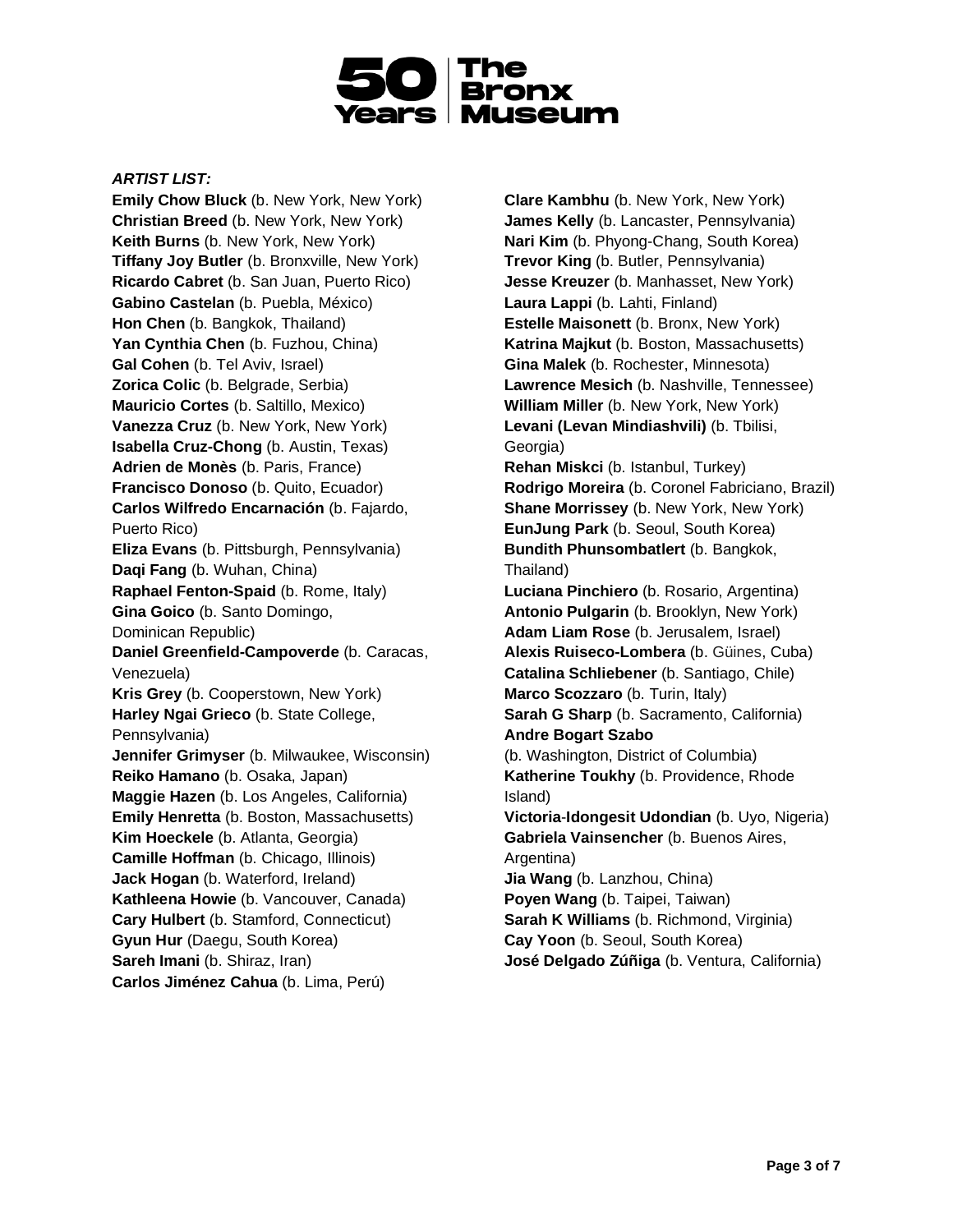

# *EXHIBITION HIGHLIGHTS:*

At the center of all of the featured works is an investigation of the relationship between the individual and the collective, between isolation and the human need for community. How does the intimacy of the creative process bring into being a collective and shared human experience? In an exploration of intimacy and scale, **Yan CynthiaChen**'s 8-foot-tall *HIGH PALATE* sculpture conjures the basic need of shelter by having viewers experience the intimate space of a pallet (the roof of a mouth) on an architectural scale. In *ALL THE WAY TO HELL,* artist **Eliza Evan** gives away mineral rights to a small property in Oklahoma to 1,000 people to impede the interest of oil and gas frackers. In doing so, she converts individual gestures into a new form of environmental resistance at the intersection of property law, fossil fuel business practice, and bureaucracy.

In **Victoria-Idongesit Udondian**'s numbered sculptures, the artist uses repurposed woven material and life-cast molds of the hands of immigrants to embody the various forms of barriers and erasure that neocolonial repressive systems have had on black and brown lives while they attempt to migrate for better living conditions. Artist **Jesse Kreuzer** explores the complex and multifaceted nature of current issues in American politics with a monumental 8-panel and 30-foot long painting of a chaotic moment during a protest. The product is undeniably American: narratives, brush strokes, guns, and flags overlap, depicting abuses of power, violent demonstrations, peaceful protests, and acts of tenderness amidst chaos. Meanwhile, through the processes of material layering, suspended animation, and computer-based worldbuilding, **Maggie Hazen**'s work seeks to imbue the lost identities and voices of imprisoned girls at the Columbia Secure Center for Girls, a maximum security facility in New York's Hudson Valley.



Left: Gina Malek, Como El Rio Se Encuentra Al Mar, 2021. Right: Poyen Wang*, Remnants,* 2020. Courtesy of the Artists and The Bronx Museum of the Arts.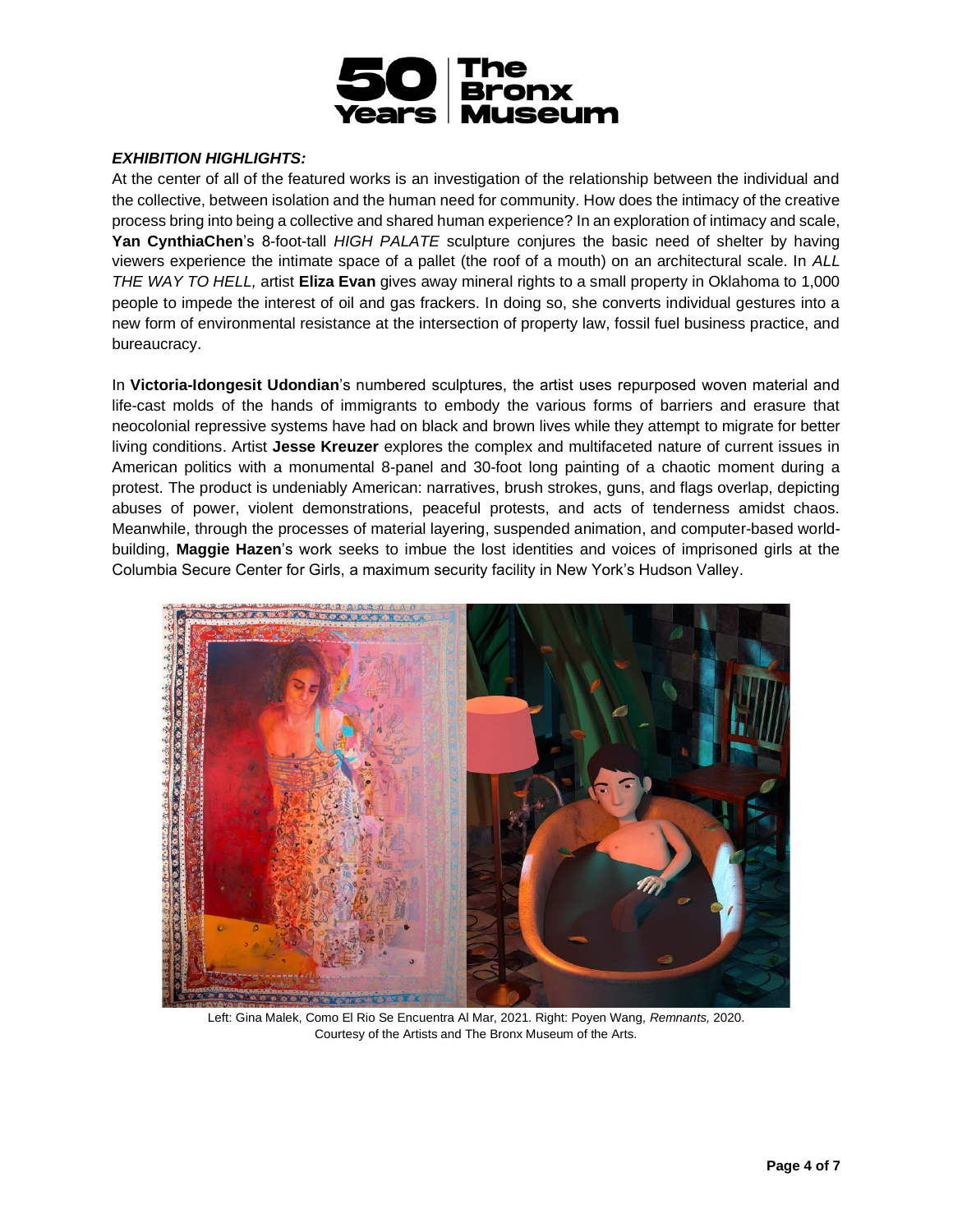

The tangibility of our shared experiences—touch—lies at the heart of many of these works. Touch is informed by access, by what we're able to grasp and see. **Levan Mindiashvili**'s *WHAT COLOR IS THE BLACK SEA?* repurposes latex fabric, silicone rubber, palm and tangerine trees, white neon, horticulture UV lights, and lab hardware to expose the intersections of personal and collective traumas, and reveal the colonial and racial foundations of the constructs we built our worldview upon. Staged in conjunction with multimedia documentation of feminized Dominican narratives around family dynamics, love, and self-love, **Gina Goico**'s *LOVING SUITS* invites viewers to engage with therapeutic soft-weighted sculptures that explore how touch informs human connection.

Catalyzed by a drawing she made while caring for her one-year-old at the start of the pandemic, **Gabriela Vainsencher**'s *MOM,* a self-portrait depicting a snakelike creature, offers an honest and hauntingly tender twenty-first-century mediation on motherhood. In *HOMAGE,* an hour-long performance embodying a nightmare that followed artist **Kris Grey** while recovering from surgery, the artist appears on a plinth with ten three-inch needles piercing the flesh along his pectoral line. One by one, the needles are removed, blood drips from his body, and the nightmare comes to life. Reality and stimulation are blurred in **Poyen Wang**'s *THE BLACK SUN,* a series of still and moving images created from 3D computer graphics that tread the line between the inner and external worlds, autobiography and fiction, and the ordinary and the magical.



Adam Liam Rose, *Stages of Fallout (burning house)*, 2021. Courtesy of the Artist and The Bronx Museum of the Arts.

**Exhibition Support:**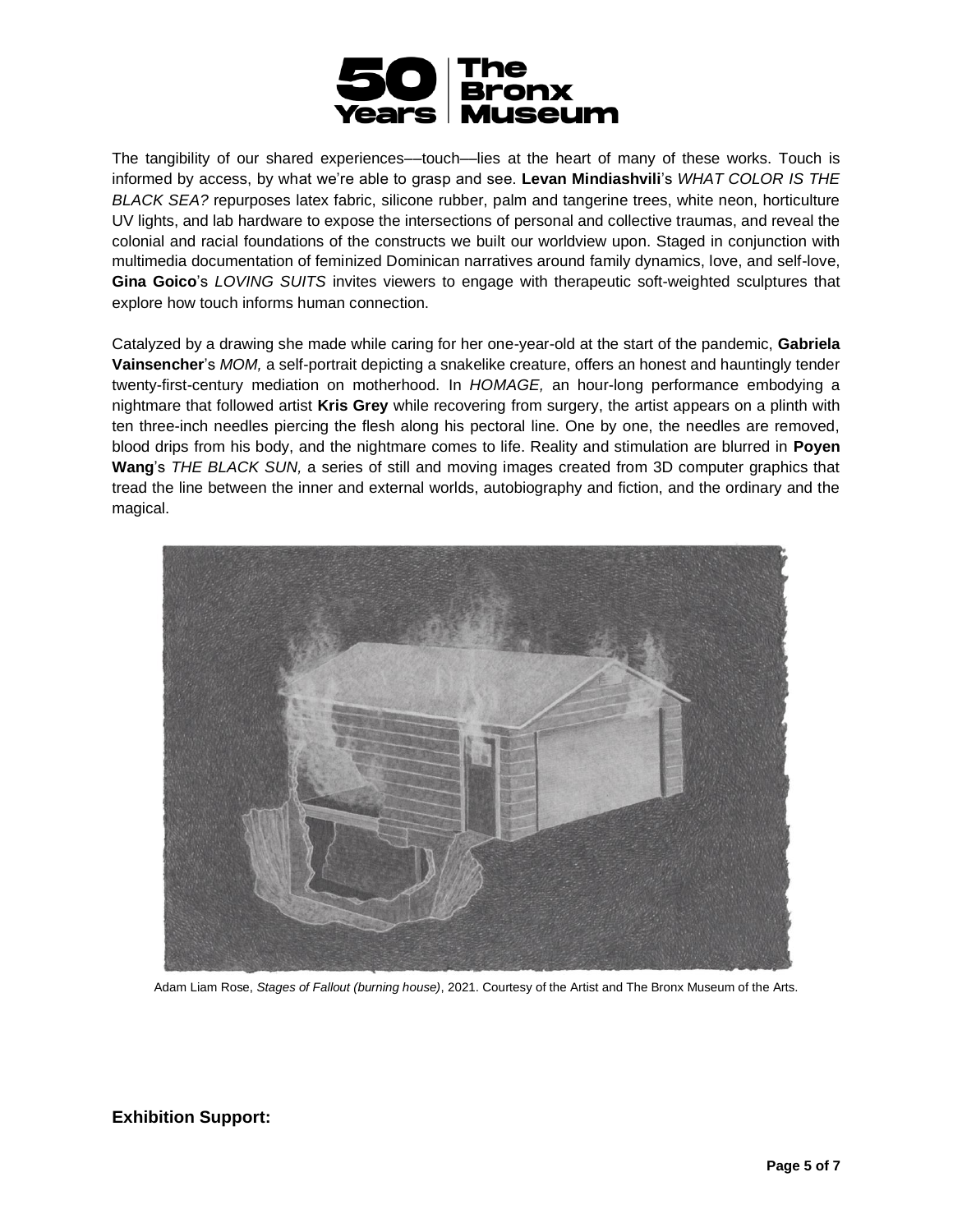

*Bronx Calling: The Fifth AIM Biennial* is made possible by Christie's, Martin Weinstein and Tereza Liszka, Debbie Rechler, Cher Lewis, Friends of AIM, and SRI Fine Art Services.

The AIM Fellowship program is generously supported by the Jerome Foundation, Pollock-Krasner Foundation, and Miranda Family Fund.

## **About AIM:**

Since 1980, the Bronx Museum of the Arts has supported New York's artist community through the AIM Fellowship, the museum's flagship artist development program offering career management resources to guide emerging artists through the opaque professional practices of the art world. Mentored by a distinguished faculty of industry experts, AIM Fellows engage in an intensive series of seminars and activities covering a wide range of topics including finance, law, media management, and writing, among others, that aid artists in building sustainable studio practices while expanding peer and professional networks. Since its founding, the AIM Fellowship has provided pivotal career support to a diverse roster of over 1,200 of New York's most promising artists, including Diana Al-Hadid, Firelei Báez, Njideka Akunili Crosby, Abigail DeVille, LaToya Ruby Frazier, Glenn Ligon, Sarah Oppenheimer, Jacolby Satterwhite, and Lucia Hierro.

#### **About the Curators:**

Ian Cofre is an independent curator, writer, and translator. He has worked for fifteen years to create exhibitions and programs that examine contemporary problems critically and in an interdisciplinary manner. Often working collaboratively, he creates spaces for inquiry that include multiple perspectives to challenge how we see and experience things. His main areas of interest are Latin America, systems like the art market, and alternative economies and their modes of art production.

Eva Mayhabal Davis is an arts advocate and curator. She has collaborated on exhibitions at BronxArtSpace, MECA International Art Fair, Queens Museum, Smack Mellon, and NARS Foundation. Primarily focused on supporting emerging artists, she is a founding member of El Salón, a creative meetup based on a soulful potluck. Her main framework centers voices of the global majority, bridging artists and communities to produce exhibitions, text, and public programs. Since 2013, she has managed the Alvin Baltrop Trust working closely with Third Streaming for research, and archival work. She is currently codirector of Transmitter, a collaborative curatorial initiative.

#### **About The Bronx Museum of the Arts:**

The Bronx Museum is one of the only major NYC museums with free admission, making it a vital resource not just for residents in The Bronx, but thousands of residents from all five boroughs and tourists visiting NYC annually. Today an internationally-recognized cultural destination, for the past five decades, The Bronx Museum has presented hundreds of exhibitions featuring works by culturally diverse and underrepresented artists.

The Museum's permanent collection of 2,000+ works preserves and documents artists who are not typically represented within traditional museum collections by showcasing work by artists of African, Asian, and Latin American ancestry, as well as artists for whom the Bronx has been critical to their development. Now in its 50th year, the Bronx Museum continues to promote its mission of the arts accessible to all audiences.

Currently on view is *Wardell Milan: Amerika. God Bless You If It's Good To You* (June 23, 2021 – October 24, 2021). Recent critically acclaimed exhibitions include *Born in Flames: Feminst Futures* (2021) *Sanford Biggers: Code Switch* (2020-2021); *José Parlá: It's Yours* (2020-2021); *The Life and*